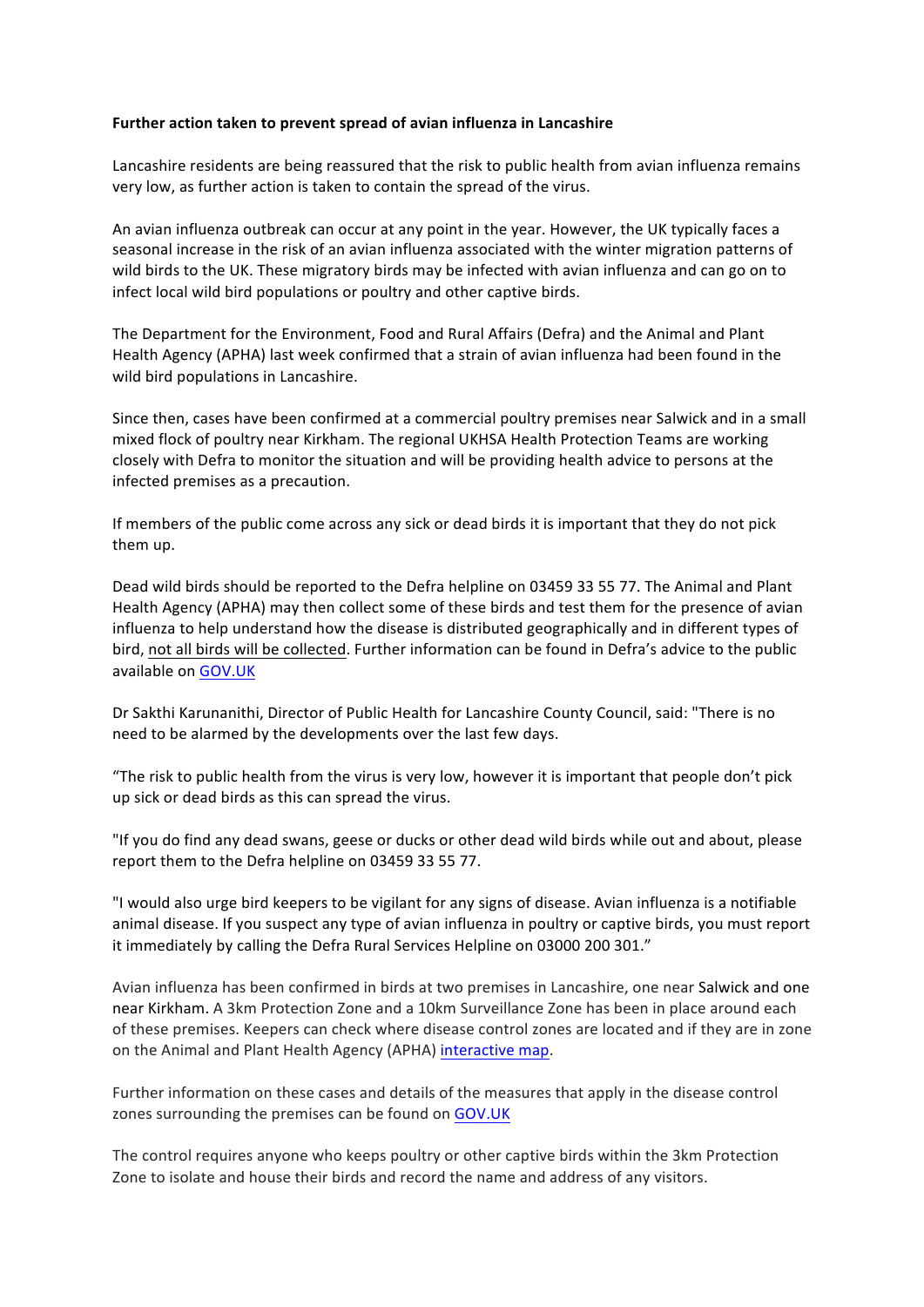Poultry owners within the 10km surveillance zone do not have to house their birds but must keep detailed visitor records.

It is particularly important bird keepers in the disease control zones consult the definitive requirements set out in the declarations available on GOV.UK

Road signs at both locations will make people aware as they arrive and leave the zones.

Residents who live in the effected zones will be contacted by APHA with further information.

While the risk to the general public's health is very low, anyone who is concerned should call NHS 111 or speak to their GP.

Mark McGivern, Consultant in Health Protection in the North West at UKHSA, said: "Avian influenza is primarily a disease of birds and the risk to public health is very low.

"We are working closely with Defra to monitor the situation and the regional health protection team will be providing the necessary public health advice to people at the infected premises as a precaution.

"We know the importance of washing hands thoroughly when it comes to reducing the risk of infections. Don't touch any sick or dead birds and make sure to wash your hands thoroughly with soap after contact with any animal."

All bird keepers are reminded that high standards of biosecurity must be maintained as good practice for the health of your birds, and that good biosecurity is an essential defense against diseases such as avian influenza and is key to limiting the spread of avian influenza in an outbreak.

An Avian Influenza Prevention Zone (AIPZ) is currently in place cross the whole of Great Britain to mitigate the risk of the disease spreading amongst poultry and captive birds. That means it is now a legal requirement for all bird keepers in Great Britain to follow strict biosecurity measures to help protect their flocks.

Keepers with more than 500 birds now need to restrict access for non-essential people on their sites, workers will need to change clothing and footwear before entering bird enclosures and site vehicles will need to be cleaned and disinfected regularly to limit the risk of the disease spreading.

Backyard owners with smaller numbers of poultry including chickens, ducks and geese must also take steps to limit the risk of the disease spreading to their animals.

Find the area covered by the zone

Find out more about Avian Flu at gov.uk

Read the declaration from Defra

Advice for people who keep birds is available online at gov.uk

**ENDS**